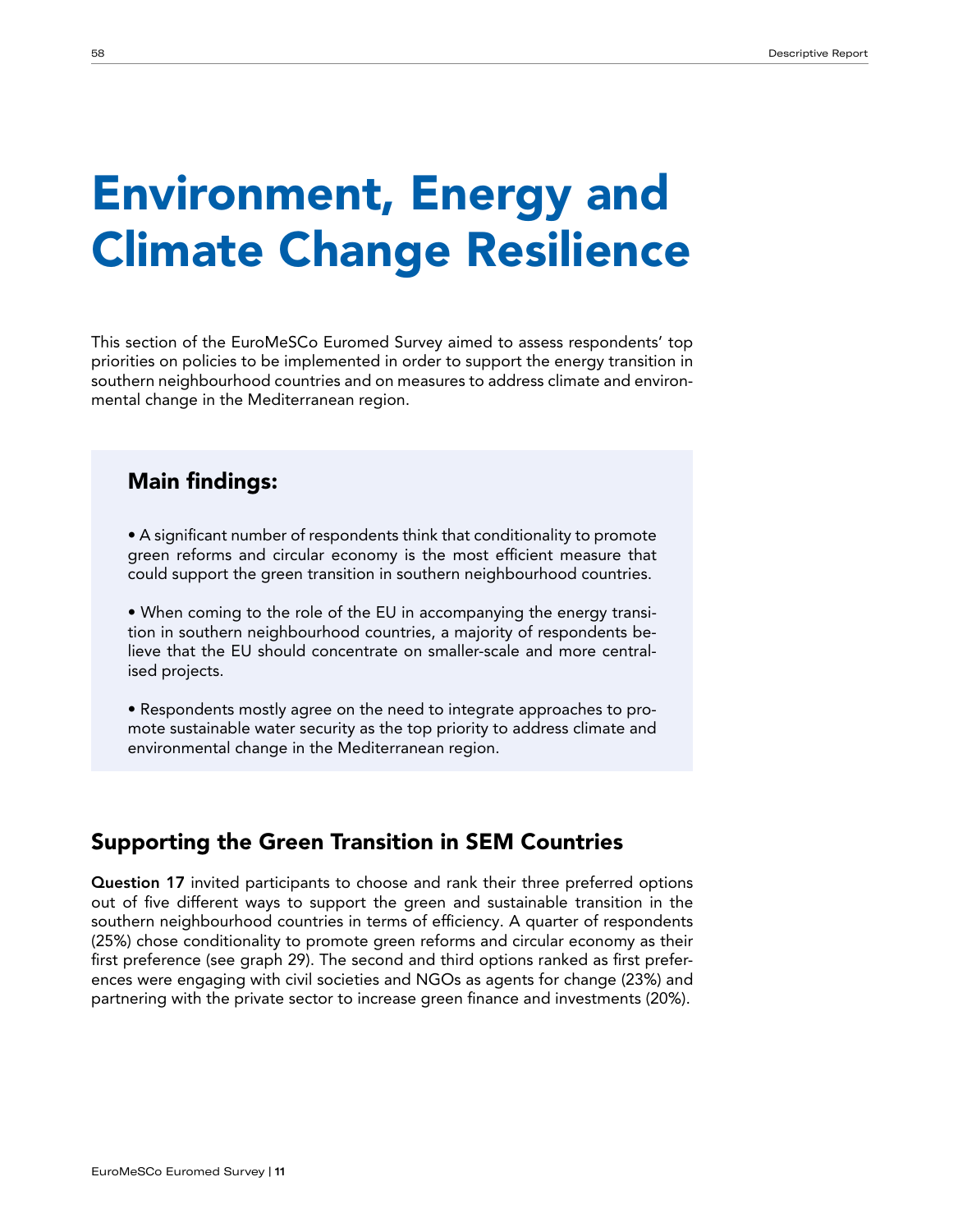

Source: Compiled by the IEMed based on the results of the EuroMeSCo Euromed Survey

...<br>...  $\frac{C_1}{C_2}$  continuous that 20% of the events representing to t It is worth mentioning that 30% of the experts responding to this question chose 29% stead, 29% of the policy-makers chose partnering with the private sector to increase port of the private sector with the private sector with the private sector with the private sector with the pr their preferred option (see graph 30). conditionality to promote green reforms and circular economy as their top priority, while only 15% of the policy-makers selected the same option as their favourite. Ingreen finance and investments as their top priority. Lastly, 31% of respondents from CSOs selected engagement with civil society and NGOs as agents for change as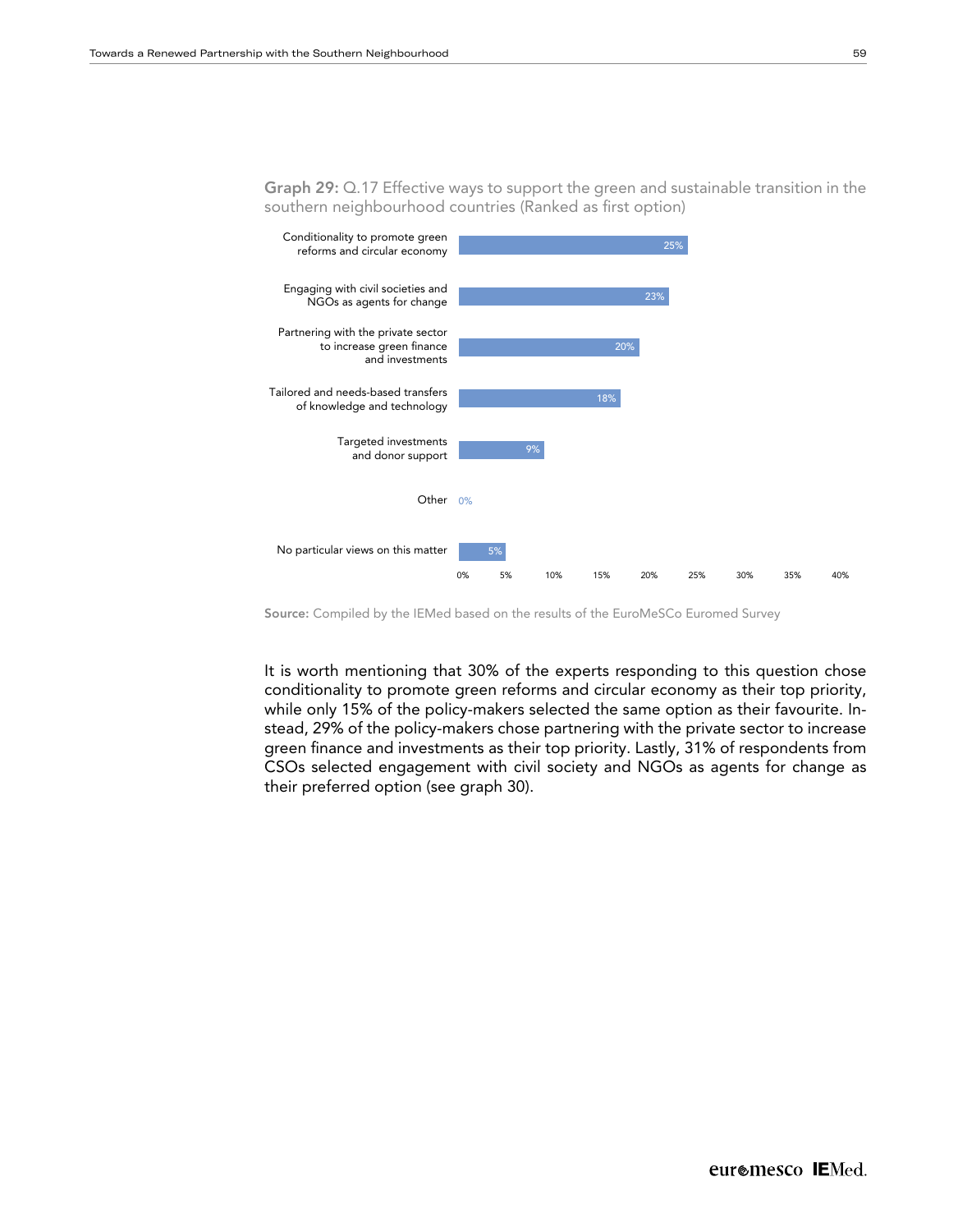

Graph 30: Q.17 Effective ways to support the green and sustainable transition in the southern neighbourhood countries (Ranked as first option)

Source: Compiled by the IEMed based on the results of the EuroMeSCo Euromed Survey

selected conditionality to promote green reforms and circular economy as their top priority, while only around 16% of respondents from Maghreb selected the same option as their preferred one (see graph 31). Additionally, it is worth mentioning that almost 29% of respondents from Mashreq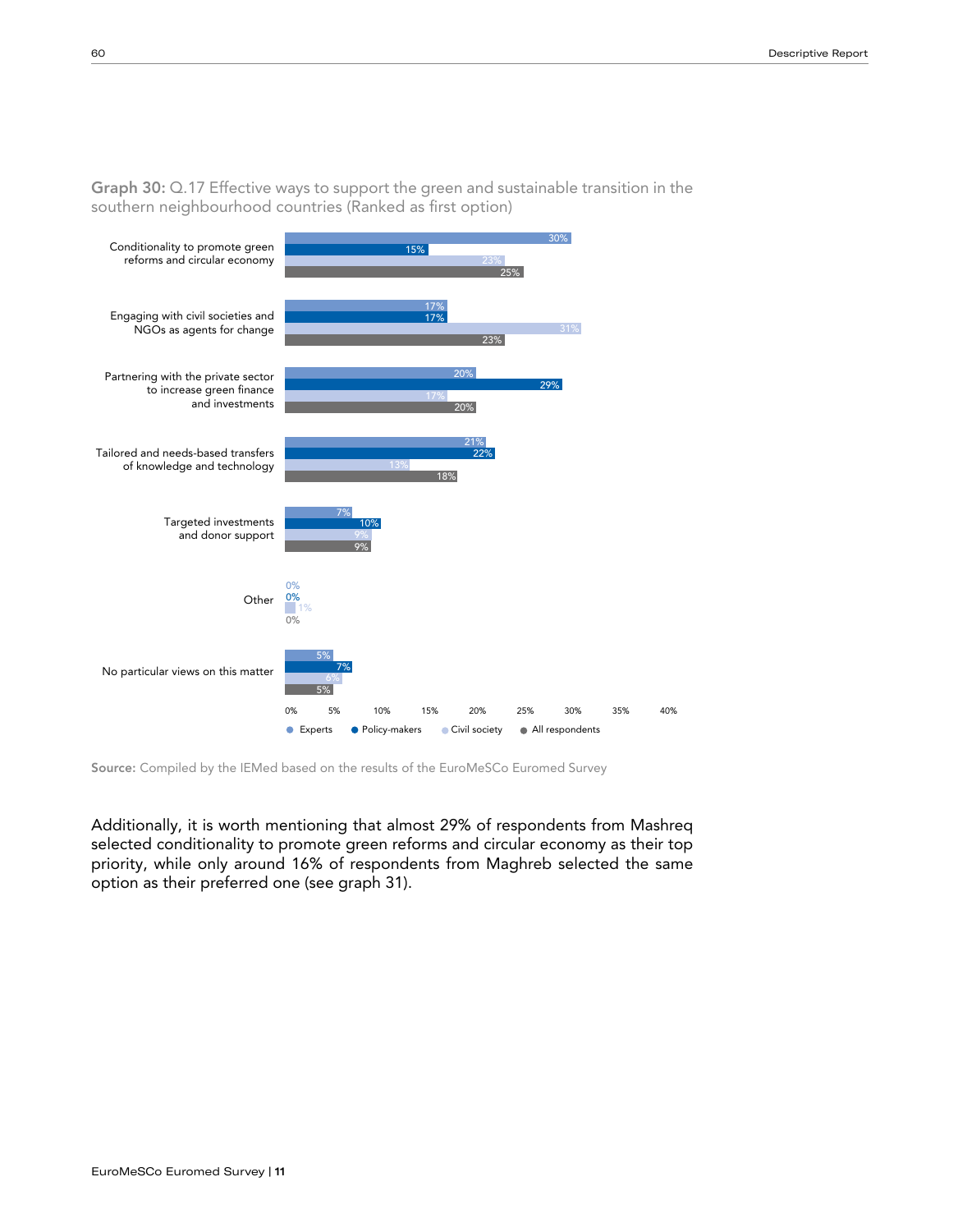

Graph 31: Q.17 Effective ways to support the green and sustainable transition in the southern neighbourhood countries (Ranked as first option)

Source: Compiled by the IEMed based on the results of the EuroMeSCo Euromed Survey

ille others stressed the importance of communication and a In open comments to these questions, some respondents expressed the view that while others stressed the importance of communication and awareness-raising: the focus on the green transition in the southern neighbourhood was misplaced,

20% southern neighbourhood countries: education, health, economic and career I think there are more important problems than a green transition in the opportunities. The focus on the green issue is misplaced.

**—–** Institute for Growth and Fluctuations, University of Hamburg

.<br>capitale et mettre, au-delà du voisinage sud de l'Union européenne, l'ensemble promotion de l'économie bleue qui peut constituer une source de richesse ses voisins du sud devrait, en outre, porter sur la mise en valeur appropriée En matière de transition écologique, la coopération de l'Union européenne avec des terres arables grâce au savoir-faire technologique des pays d'Europe, la du continent africain sur la voie du développement durable.

 $\overline{\phantom{a}}$ <u>—</u><br>Institut Royal des Études Stratégiques (IRES)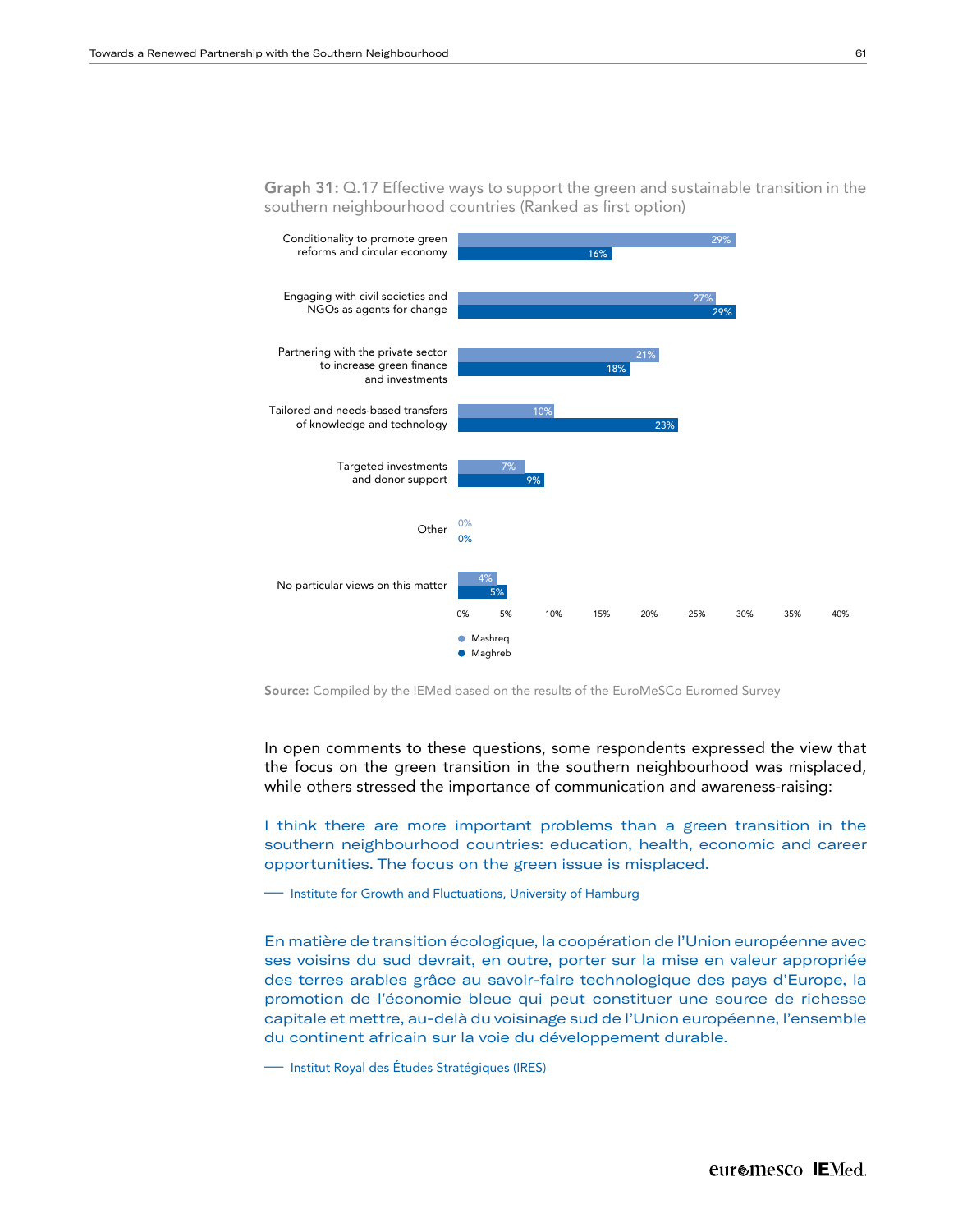Conditionality should come after a large awareness campaign with private and public stakeholders on the positive effects of greening the industry and means of implementation (including possible ad-hoc financial support).

—– Italian respondent

Other comments focused on the role of civil society in supporting the green transition in the southern neighbourhood:

Local actors, including civil society and NGOs, are key partners and watchdogs for the EU to avoid greenwashing and misuse of funds earmarked for the green and sustainable transition.

—– EuroMed Rights

#### The Role of the EU in the Energy Transition of Southern Neighbourhood Countries

Question 18 was designed to identify which actions the EU could consider to accompany the energy transition in southern neighbourhood countries. Participants were asked to choose and rank their three top preferences out of five different types of policies or actions. Slightly more than a quarter of respondents (27%) think that the EU should concentrate on smaller-scale and more decentralised projects (also at municipal and territorial level) as a top priority (see graph 32). 22% of participants, instead, believe that the EU should prioritise the enhancement of energy cooperation of southern neighbourhood countries and of regulatory convergence with the EU. In 20% of cases, respondents chose as their top preference mobilising investments in strategic and mega-projects for clean energy, building upon the potential of southern neighbourhood countries in renewable energies.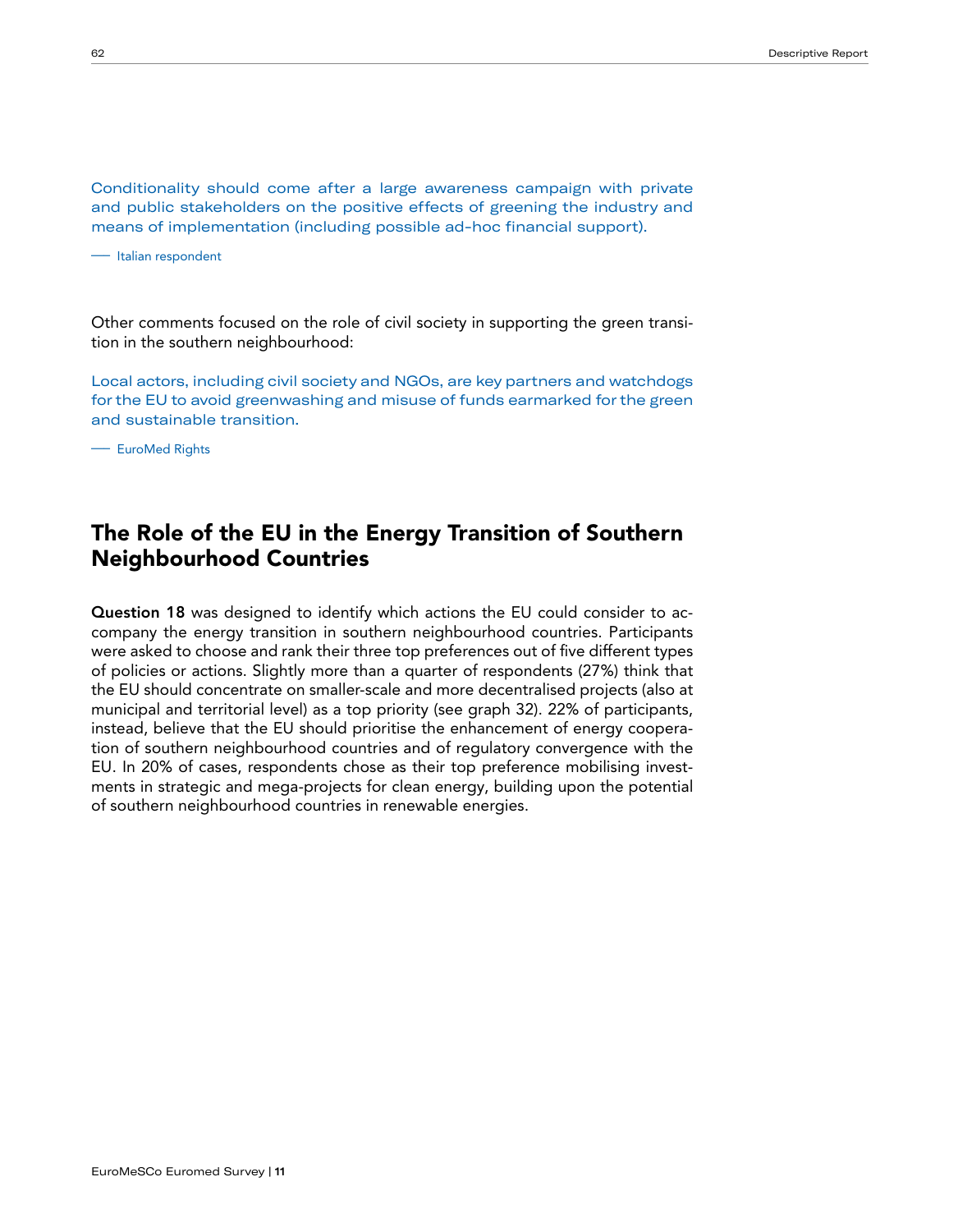

Graph 32: Q.18 What should the European Union do to accompany the energy transition of the southern neighbourhood countries? (Ranked as first option)

Concentrate on smaller-scale and Source: Compiled by the IEMed based on the results of the EuroMeSCo Euromed Survey

 $\overline{d}$ as their first preference in a similar percentage, EU respondents are less prone than graph 33). In the cooperation with  $\sigma$ Mobilise investments in strategic tries chose the need to concentrate on smaller-scale and more decentralised projects  $\frac{1}{2}$ southern neighbourhood participants to consider the mobilisation of investments in While more than 25% participants from both EU and southern neighbourhood counstrategic and mega-projects as their top priority (16% and 25%, respectively) (see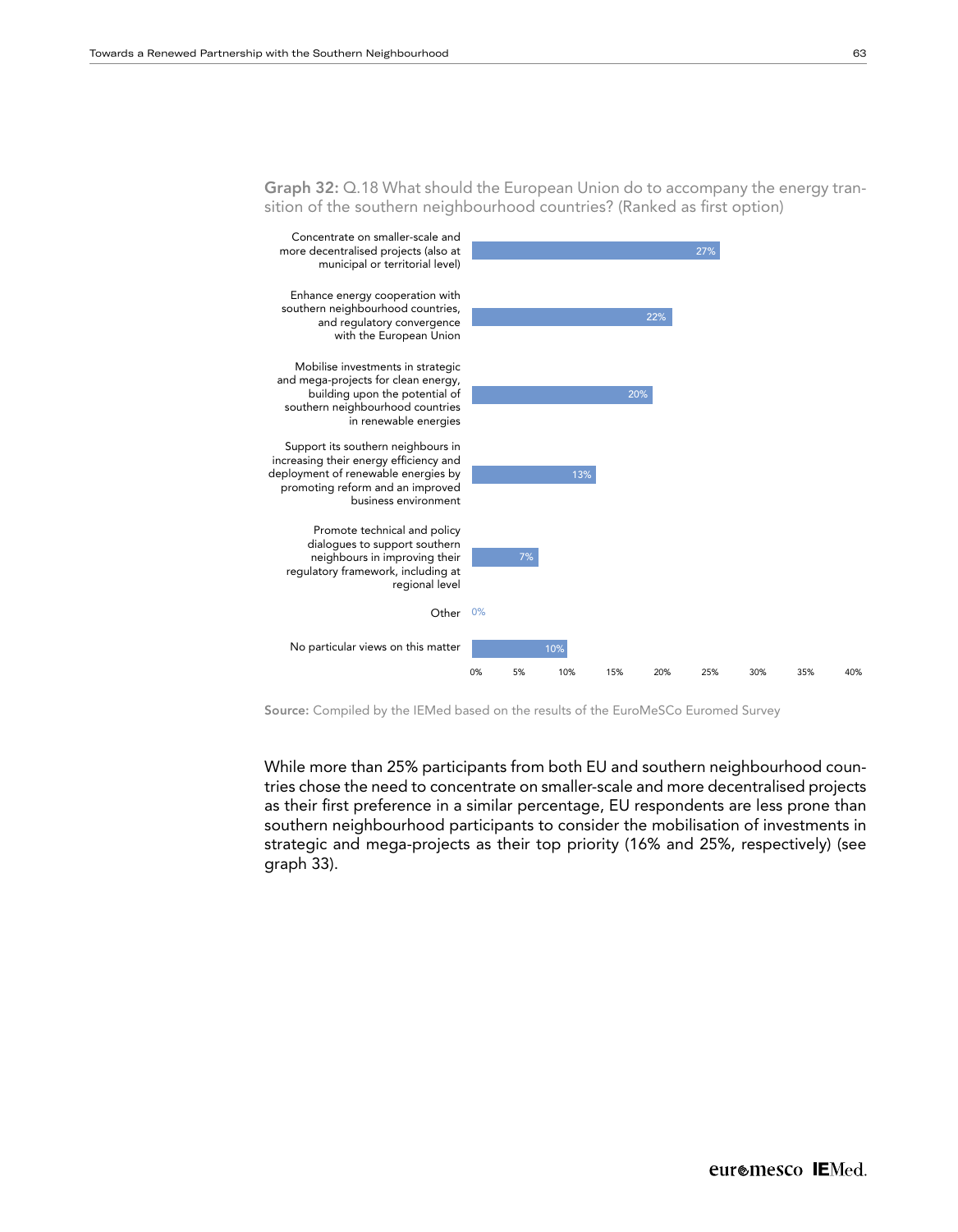**Graph 33:** Q.18 What should the European Union do to accompany the energy transition of the southern neighbourhood countries? (Ranked as first option)



Source: Compiled by the IEMed based on the results of the EuroMeSCo Euromed Survey

In addition, policy-makers appear to prioritise concentration on smaller-scale and decentralised projects in larger proportions than experts (33% and 25%, respectively), while experts prefer the option of enhancing energy cooperation with southern neighbourhood countries and regulatory convergence with the EU more than policy-makers (27% and 18%, respectively) (see graph 34).

dialogues to support southern southern southern southern southern southern southern southern southern southern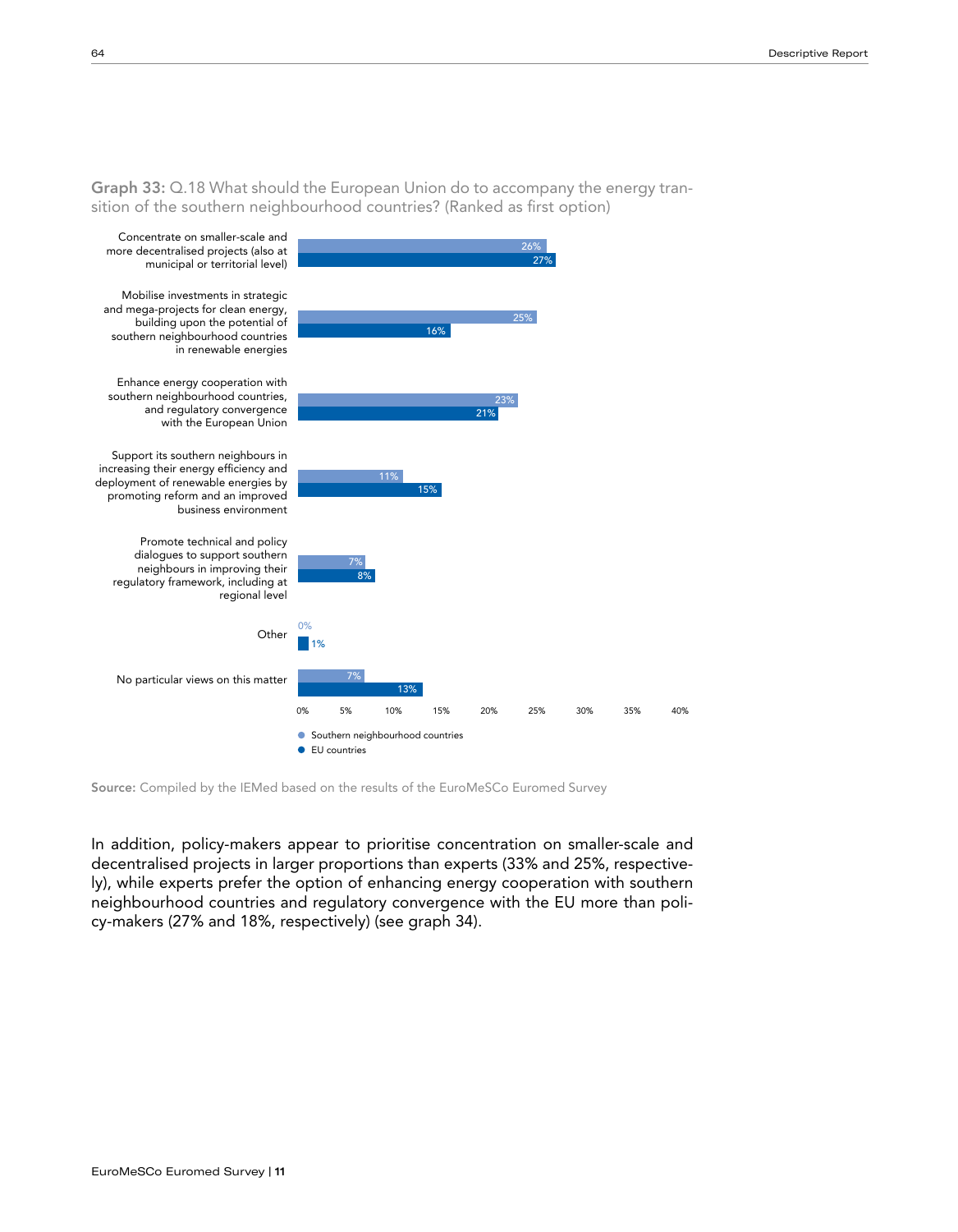

Graph 34: Q.18 What should the European Union do to accompany the energy transition of the southern neighbourhood countries? (Ranked as first option)

Source: Compiled by the IEMed based on the results of the EuroMeSCo Euromed Survey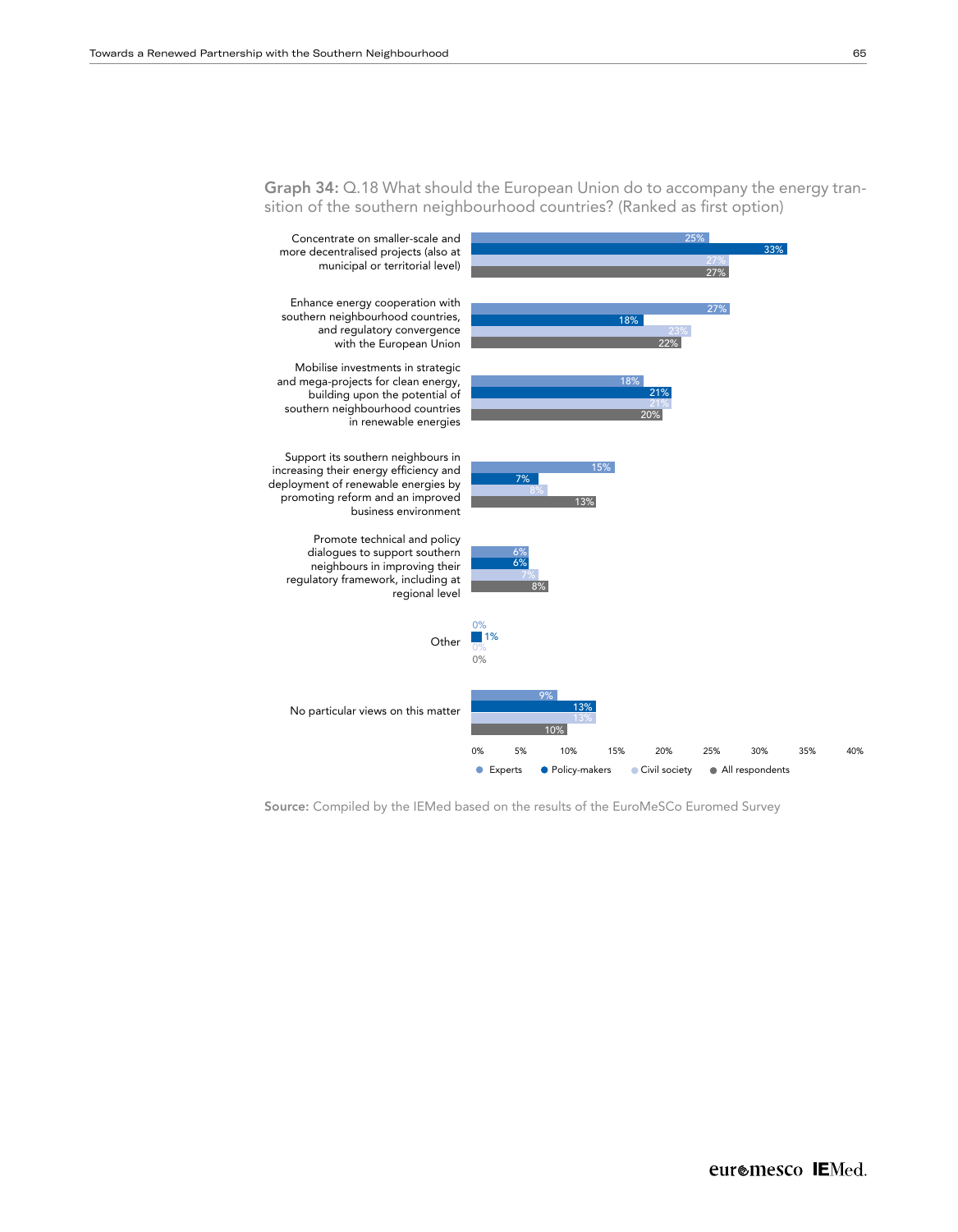In their comments, some respondents further elaborated arguments and proposals on the energy transition:

La transition énergétique des pays du voisinage sud devrait être abordée dans une approche collective, dans un cadre régional (voisinage sud) ou continental (Afrique). La coopération devrait alors porter sur l'accroissement des capacités du voisinage sud en matière de valorisation et d'utilisation rationnelle des ressources énergétiques locales, particulièrement les énergies renouvelables, notamment l'hydro-électrique, le solaire et l'éolien. Le développement des énergies renouvelables ainsi que l'amélioration de l'efficacité énergétique pourraient répondre à la fois aux impératifs de la transition énergétique en Europe et de la sécurité énergétique des pays du voisinage ainsi qu'aux exigences d'adaptation au changement climatique.

—– Institut Royal des Études Stratégiques (IRES)

Les examens des feuilles de route des Organisations de la Société Civile (OSC) devraient mieux s'aligner sur les acteurs et les priorités des OSC en matière de climat et de justice sociale, et créer des synergies avec les stratégies par pays en matière de droits de l'homme, le plan d'action pour l'égalité des sexes, la convention d'Aarhus dans chaque contexte national, avec une sensibilisation des parties prenantes concernées. En outre, les délégations de l'UE devraient mener des consultations régulières pour atteindre un large éventail d'acteurs de la société civile issus de la base, des groupes de jeunes et des réseaux régionaux, y compris ceux qui ont des liens avec les défenseurs de la justice climatique dès le début du processus de programmation. Les consultations devraient comprendre des orientations et des informations claires et être transparentes sur les attentes et les résultats; des informations régulières sur les opportunités et le processus devraient être fournies, en s'appuyant sur le processus du site de suivi de la programmation conjointe.

—– Majalat project

#### Other comments formulated alternative ideas:

Making the UfM Energy Cooperation Platform really effective is also a priority.

—– Italian respondent

Invest in formal and non-formal education that builds the knowledge and skill base for the energy transition.

—– Committee for International Voluntary Service

Promote EU best practice examples via exchange and education programmes.

—– German respondent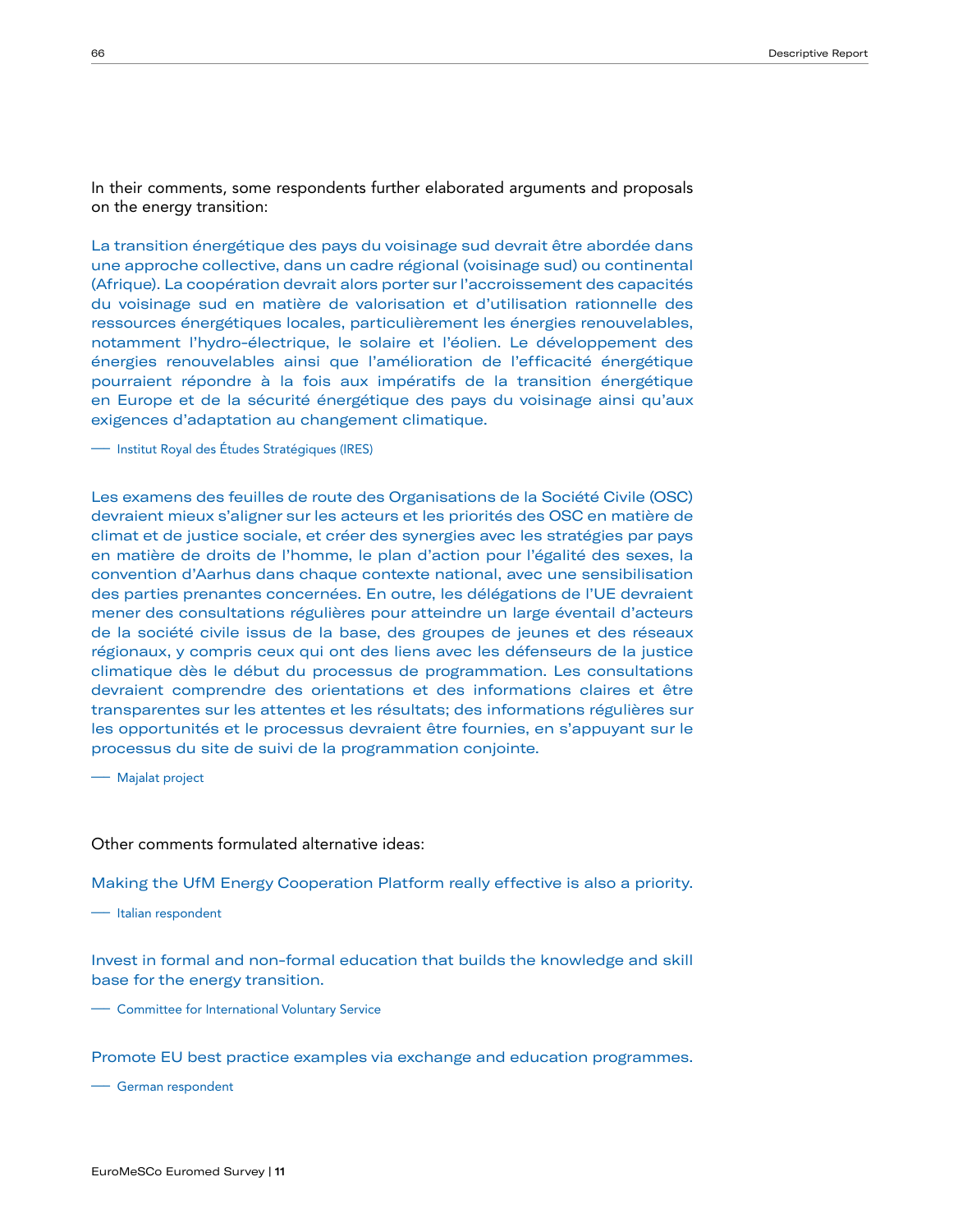### Addressing Climate and Environmental Change in the Mediterranean

Question 19 turned to the measures to be adopted to address climate and environmental change in the Mediterranean region. Respondents were invited to choose and rank their three top priorities out of nine potential actions to target the issue.<sup>1</sup> It is worth noting that a significant majority selected water security as their top priority, while the other eight options were chosen by a much lower number of participants. Specifically, 32% of respondents identified the need to integrate approaches to promote sustainable water security as their first preference, while 11% chose the promotion of sustainable land management to halt the loss of land and protect ecosystem as their top priority. All the other options were selected by less than 10% of the participants (see graph 35).

<sup>1.</sup> MedECC 2020 Summary for Policymakers. In: Climate and Environmental Change in the Mediterranean Basin – Current Situation and Risks for the Future. First Mediterranean Assessment Report [Cramer W., Guiot J., Marini K (eds.)] Union for the Mediterranean, Plan Bleu, UNEP/MAP, Marseille, France, 34 pp., in press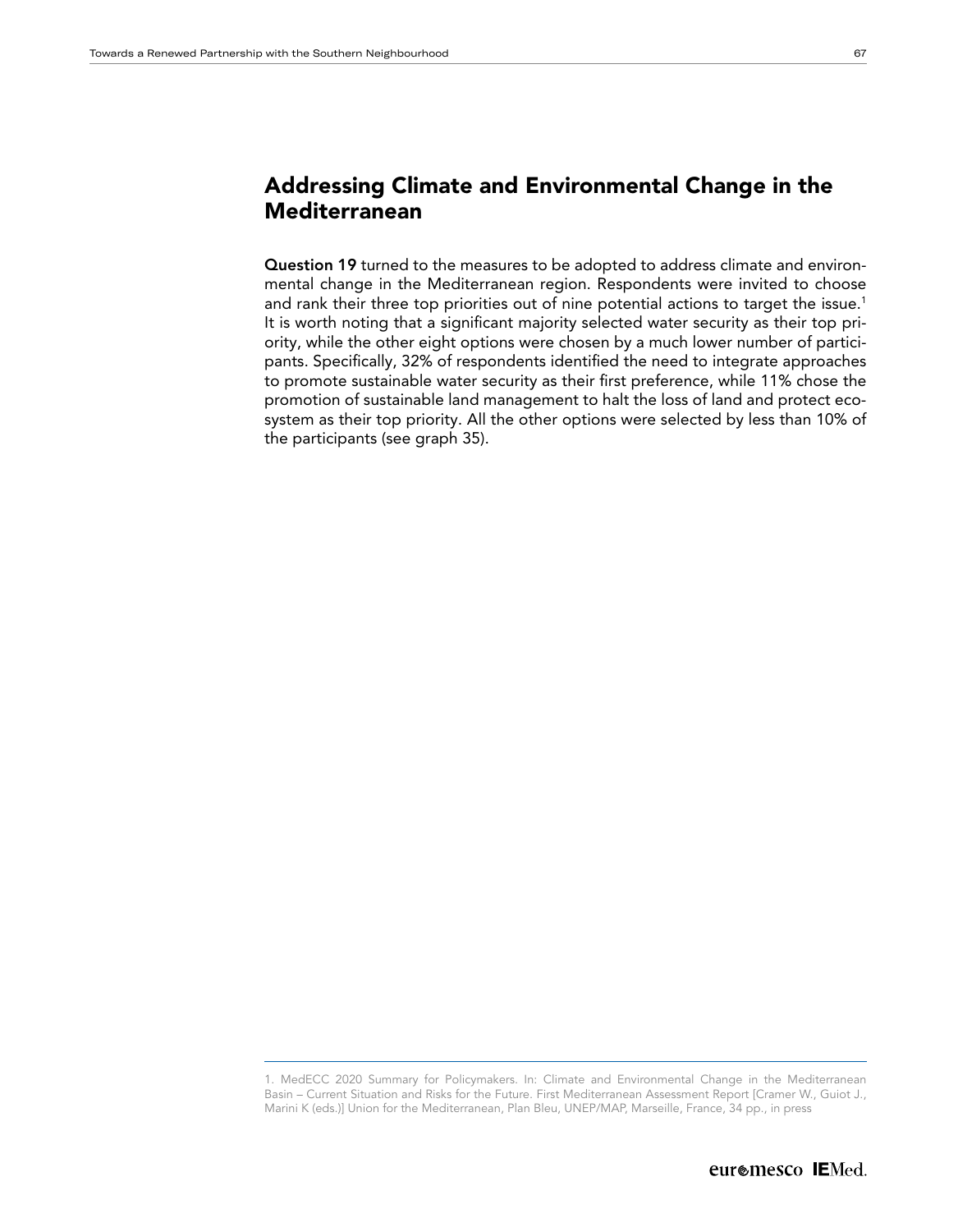Graph 35: Q.19 Priority measures to face climate and environmental change in the Mediterranean (Ranked as first option)



Source: Compiled by the IEMed based on the results of the EuroMeSCo Euromed Survey

Integrate approaches to promote 8%, respectively) (see graph 36). While more than 30% participants from both EU and southern neighbourhood countries chose the need to integrate approaches to promote sustainable water security as their first preference, EU respondents were more inclined than southern neighbourhood participants to consider the promotion of sustainable land management to halt the loss of land and protect the ecosystem as their second priority (15% and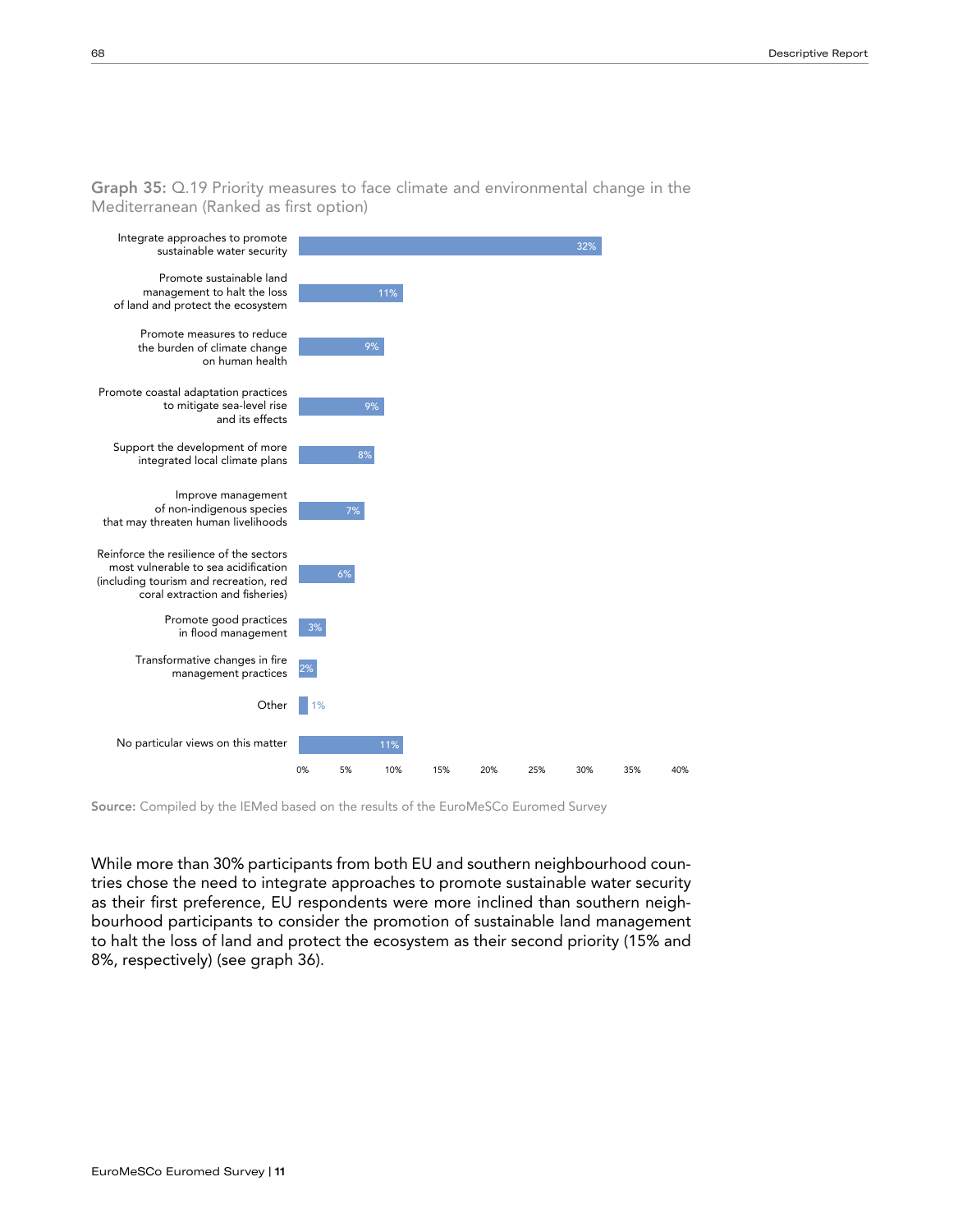

Graph 36: Q.19 Priority measures to face climate and environmental change in the Mediterranean (Ranked as first option)

Source: Compiled by the IEMed based on the results of the EuroMeSCo Euromed Survey